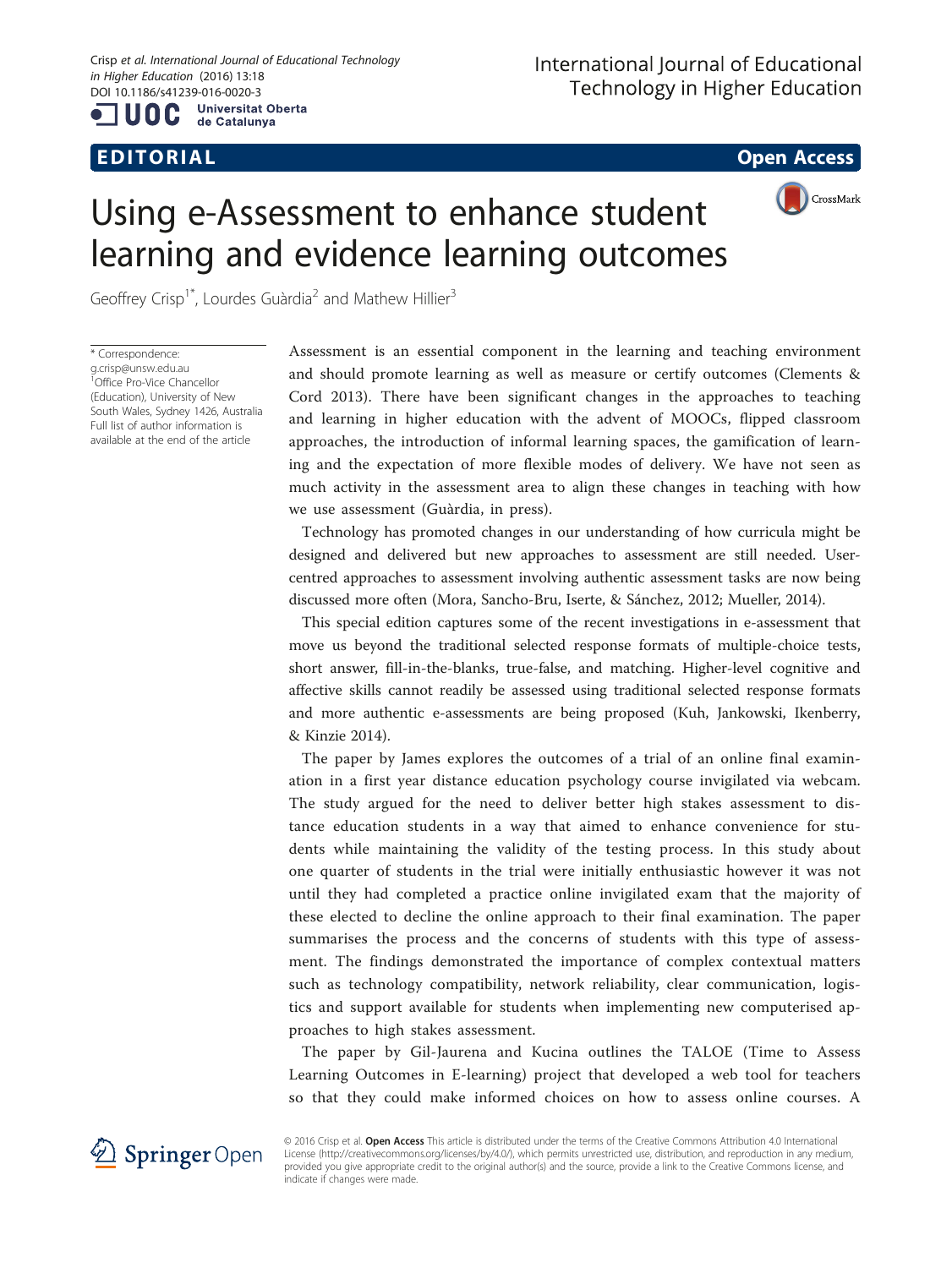model based on a revised Bloom's taxonomy is aligned with the learning objectives and the tool automatically recommends appropriate assessment methods. The paper reports on the development of the tool and the results of its use; various stakeholders have provided feedback about the efficacy of the tool, as well as the quality of the recommendations it provides. The paper provides a useful summary of the limitations and strengths of the tool so other teachers can make an informed judgement about the use of this approach to enhancing assessment.

The paper by Tarricone and Newhouse provides an interesting case for the use of comparative judgement delivered through online technologies as a viable, valid and reliable alternative to traditional analytical marking. The authors describe how large scale comparative judgement and the use of many judges can be facilitated through the use of supporting technologies. The disciplines investigated in this work include performance areas such as visual and performing arts and demonstrate how technology can assist assessors in using appropriate assessment methods in performance to ensure valid and reliable judgements of students' work.

The paper by Ion, Barrera and Tomas describes the analysis of feedback provided to students in peer-assessment of group work projects and the students' perception of the potential of peer-assessment to improve learning. The paper outlines the process for an effective instructional design approach in order to achieve enhancements in deep learning, and a more active role for students in planning their own development. A semantic analysis of the type of feedback was undertaken in addition to a survey of teachers and students about their experience in this process. The results demonstrate that the majority of feedback offered by students was related to task development, followed by feedback regarding the motivational aspects of the process and finally the structural and formal aspects of the writing. Both teachers and students indicated that the feedback received assisted students in their future learning.

This paper by Romeu, Romero and Guitert investigates the more active role of students in the assessment design phase so that students are not simply the passive recipients of an assessment task but are genuinely involved in its planning and construction. The paper explores the concept of a 360° continuous e-assessment approach whereby students are involved in all stages of the assessment process. Self-assessment and peer-assessment are key components of the process as well as reflections on teamwork. Students reported a high level of satisfaction with approach to including them as more active partners in assessment.

The papers in this special edition encourage us to understand in greater detail how technology can be used to promote authentic and meaningful assessments and not just making assessments more efficient, and how to deploy e-assessment alongside other strategies. More open-ended tasks and detailed feedback to students are two areas of continuing need in e-assessment. Assessment analytics is emerging from the current move to promote learning analytics (Knight, Buckingham Shum, Littleton, [2014\)](#page-2-0). As we move to change our assessments so they replicate or integrate authentic contexts requiring complex thinking, problem-solving and collaboration strategies we will facilitate the development and reporting of more sophisticated learning outcomes.